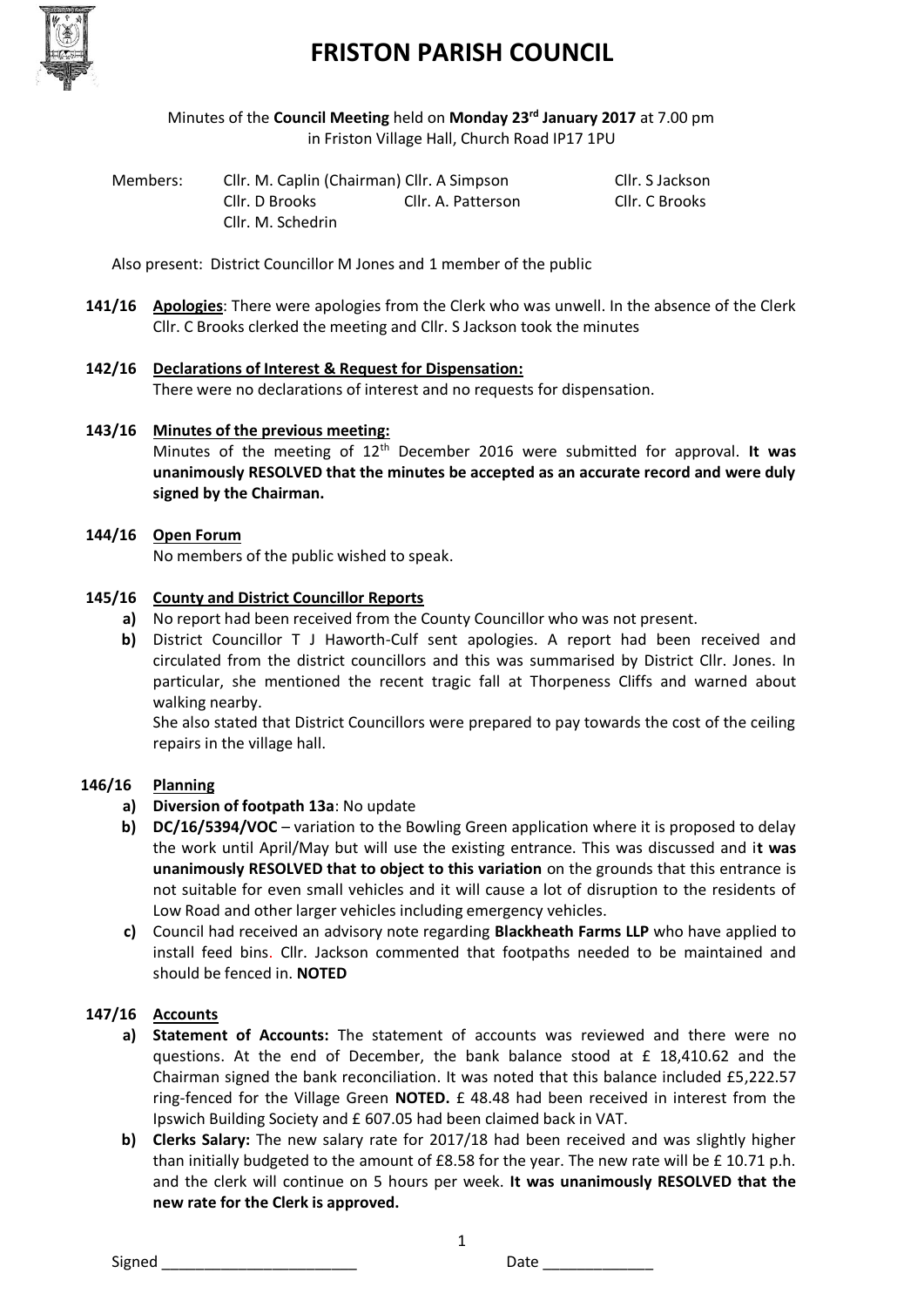# **FRISTON PARISH COUNCIL**



- **c) Approval of Payments:** Details of payments totalling £ 879.48 were presented which included the monies already paid as Salary and Tax to the Clerk and HMRC. A copy of the payments made is attached to the minutes. **It was unanimously RESOLVED that the payments are approved.**
- **d) Grants & Donations:** The Grants and Donations policy was deferred to the next meeting. **NOTED.** It was noted that letters of thanks for the donations sent last month had been received from CAB, CATS, the Church, DAS and the Air Ambulance
- **e) Internal Auditors.** The Clerk had proposed that the same auditors as last year should be appointed. **It was unanimously RESOLVED that Heelis and Lodge are appointed as the internal auditors for the 2016/1 accounts.**
- **f) Internal Review:** The Chairman had completed an internal review of the accounts with the Clerk and a completed copy of the audit check form had been circulated. **NOTED**

### **148/16 CIL Payment & Grant of £200 from SCDC**

Cllr. Simpson had spoken to Peter Berry who will produce a bench for £120. The Clerk had reported that a plaque would cost between £30 - £50. **It was unanimously RESOLVED that 2 benches and 1 plaque is ordered.** 

#### **149/16 Sizewell C**

The members expressed disappointment at the turnout for the public meeting. A questionnaire is to be completed. Councillors voiced concerns about the impact on tourism and fishing and on local people having to avoid the increase in traffic. Cllrs. Caplin, Jackson and D Brooks are to meet to complete the questionnaire. **NOTED**

#### **150/16 Highways, Paths & Transport**

#### **a) Highways**

Cllr. Simpson reported that

- 1. The soil had been removed from in front of Newton House,
- 2. There was no news on Chases Lane
- 3. He is still trying to contact the landowner regarding car parking space.

Cllr. C Brooks read out a letter from Cllr. D Brooks regarding the recommendation of a reduction in the speed limit on A1094 which was discussed. *(The content this letter had already been used by the Clerk to contact Highways regarding this matter.)* 

Cllr Simpson is pursuing the alternative quotation for the instatement of curbs at Groves Rd/Chases Land. **NOTED**

#### **151/16 Village Green**

- **a)** Cllr. Caplin confirmed that he and the Clerk had met the Land Agent for Mr. Borrows and that the draft agreement for the lease of the Village Green is with their solicitors for approval. **NOTED**
- **b)** Cllr. Simpson said that trees were blocking visibility and that Peter Berry would cut them back. Cllrs. Simpson and D Brooks are to work out a timetable for cutting the grass on the village green. The contractor needs 1 month notice for cutting. **NOTED**

#### **152/16 Village Hall**

- **a) Transfer of ownership:** Land registry is still to be completed.
- **b) Village Hall Committee**: A mail from the village hall committee secretary had been received informing council that the ceiling in the kitchen was to be repaired. She also asked whether the council would be prepared to contribute to new chairs. Cllr. Caplin made the point that purchases by the Village Hall committee do not need to be discussed as they are self-

2

Signed **Example 2** Date **Date Date**